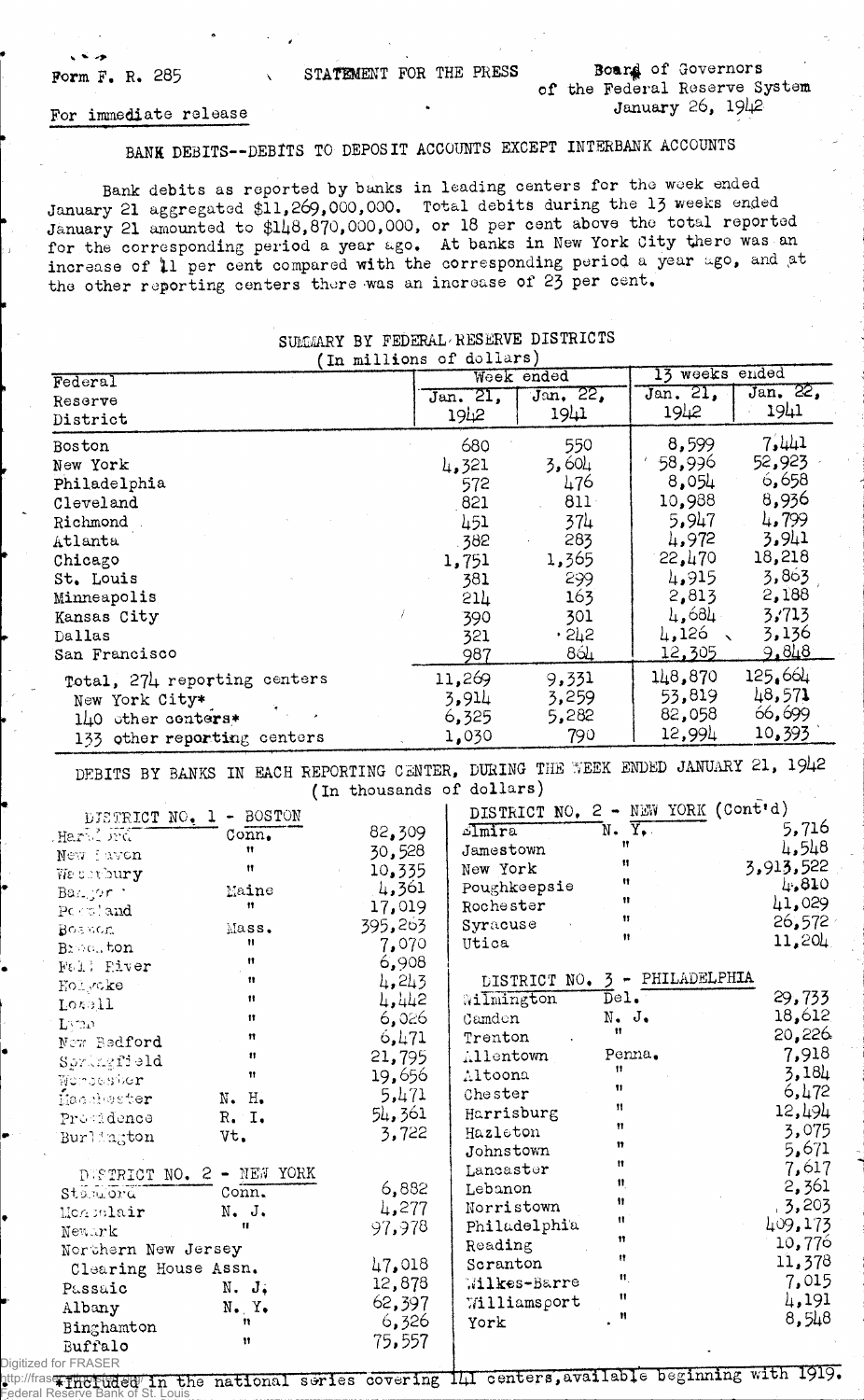Form F. R. 285-&

 $\sqrt{2}$ 

DEBITS BY BANKS IN EACH REPORTING CENTER, DURING THE WEEK ENDED JANUARY 21, 1942 (In thousands of dollars')

| DISTRICT NO. 4            | - CLEVELAND              | (in chousands of dollars) | DISTRICT NO. 6 - ATLANTA (Cont'd) |                              |                |
|---------------------------|--------------------------|---------------------------|-----------------------------------|------------------------------|----------------|
| Lexington                 | Ky.                      | 15,439                    | Albany                            | $Ga$ .                       | 2,123          |
| Akron                     | Ohio                     | 28,280                    | Atlanta                           | 11                           | 76,965         |
| Canton                    | Ħ                        | 16,502                    | Augusta                           | 11                           | 8,273          |
| Cincinnati                | 11                       | 120,933                   | Brunswick                         | Ħ                            | 928            |
| Cleveland                 | Ħ                        | 212,774                   | Columbus                          | 11                           | 5,697          |
| Columbus                  | 11                       | 51,665                    | Elberton                          | $^{\bullet}$                 | 298            |
| Dayton                    | 11                       | 25,259                    | Macon                             | Ħ                            | 6,574          |
| Hamilton                  | Ħ                        | 3,722                     | Newnan                            | Ħ                            | 822            |
| Lima                      | Ħ                        | 5,031                     | Savannah                          | 11                           | 10,067         |
| Lorain                    | Ħ                        | 1,812                     | Valdosta                          | $\pmb{\mathcal{H}}$          | 1,470          |
| Middletown                | 11                       | 3,860                     | New Orleans                       | La.                          | 67,494         |
| Springfield               | Ħ                        | 5,937                     | Hattiesburg                       | Miss.                        | 2,560          |
| :Steubenville             | 11                       | 2,858                     | Jackson                           | $^{\bullet}$                 | 12,555         |
| Toledo                    | 11                       | 45,390                    | Meridian                          | $^{\bullet}$                 | 4,832          |
| Warren                    | 11<br>11                 | 4,731                     | Vicksburg                         | Ħ                            | 2,395          |
| Youngstown                | Ħ                        | 17,586                    | Chattanooga                       | Tenn.<br>Ħ                   | 16,502         |
| Zanesville                |                          | 2,505                     | Knoxville                         | 11                           | 10,952         |
| Butler<br>Erie            | Pa.<br>n                 | 3,407                     | Nashville                         |                              | 28,535         |
| Franklin                  | 11                       | 10,977                    |                                   |                              |                |
| Greensburg                | Ħ                        | 1,257                     | DISTRICT NO.<br>Aurora            | 7 - CHICAGO<br>I11.          |                |
| Homestead                 | 11                       | 3,110                     | Bloomington                       | Ħ                            | 4,148          |
| Oil City                  | $\pmb{\mathfrak{m}}$     | 1,279                     | Champaign-Urbana                  | $^{\prime\prime}$            | 3,595          |
| Pittsburgh                | 11                       | 3,491<br>225,969          | Chicago                           | $\mathbf{H}$                 | 4,842          |
| Wheeling                  | W. Va.                   |                           | Danville                          | 11                           | 951,946        |
|                           |                          | 7,059                     | Decatur                           | $^{\dagger}$                 | 3,541          |
| DISTRICT NO. 5 - RICHMOND |                          |                           | Elgin                             | $\mathbf{u}$                 | 6,965<br>2,498 |
| Washington                | $\nu$ . $\overline{c}$ . | 99,915                    | Moline                            | Ħ                            | 3,402          |
| Baltimore                 | Md.                      | 127,954                   | Peoria                            | 11                           | 22,103         |
| Cumberland                | Ħ                        | 2,486                     | Rockford                          | 11                           | 10,929         |
| Hugerstown                | Ħ                        | 3,606                     | Springfield                       | 11                           | 8,097          |
| Asheville                 | N. C.                    | 4,816                     | Fort Wayne                        | Ind.                         | 12,280         |
| Charlotte                 | 11                       | 22,958                    | Gary                              | $\mathbf{H}$                 | 4,953          |
| Durham                    | Ħ                        | 8,166                     | Hammond                           | Ħ                            | 3,165          |
| Greensboro                | Ħ                        | 6,407                     | Indianapolis                      | Ħ                            | 78,562         |
| Raleigh                   |                          | 13,541                    | South Bend                        | 11                           | 11,019         |
| Wilmington                | n                        | 5,485                     | Terre Haute                       | $^{\circ}$ H.                | 8,233          |
| Winston-Salem             | 11                       | 12,935                    | Cedar Rapids                      | Iowa                         | 9,209          |
| Charleston                | S. C.<br>11              | 8,065                     | Clinton                           | $\mathbf{H}$<br>$\mathbf{H}$ | 1,934          |
| Columbia                  | n                        | 8,628                     | Davenport                         | 11                           | 7,095          |
| Greenville                | Ħ                        | 7,668                     | Des Moines                        | Ħ                            | 27,222         |
| Spartanburg<br>Danville   | Va.                      | 3,762                     | Dubuque                           | Ħ                            | 3,416          |
| Lynchburg                 | Ħ                        | 2,675                     | Mason City<br>Muscatine           | Ħ                            | 3,635          |
| Newport News              | Ħ                        | 4,534<br>3,493            | Sioux City                        | Ħ                            | 951<br>15,109  |
| Norfolk                   | 11                       | 21,612                    | Waterloo                          | $^{\dagger}$                 | 7,141          |
| Portsmouth                | Ħ                        | 2,227                     | Adrian                            | Mich.                        | 1,480          |
| Richmond                  | 11                       | 50,524                    | Battle Creek                      | 11                           | 5,013          |
| Roanoke                   | Ħ                        | 8,641                     | Bay City                          | Ħ                            | 4,001          |
| Charleston                | W.Va.                    | 15,113                    | Detroit                           | $^{\dagger}$                 | 352,278        |
| Huntington                | Ħ                        | 5,401                     | Flint                             | Ħ                            | 8,797          |
|                           |                          |                           | Grand Rapids                      | n                            | 17,972         |
| DISTRICT NO. 6 - ATLANTA  |                          |                           | Jackson                           | 11                           | 6,560          |
| Birmingham                | Ala.                     | 35,404                    | Kalamazoo-                        | 11                           | 7,691          |
| Dothan                    | n                        | 1,015                     | Lansing                           | Ħ                            | 9,526          |
| Mobile                    | $\mathbf{H}$             | 17,048                    | Saginaw                           | Ħ                            | 8,106          |
| Montgomery                | Ħ                        | 6,988                     | Green Bay                         | Wis.                         | 5,619          |
| Jacksonville              | Fla.                     | 28,221                    | Manitowoc                         | 11                           | 2,457          |
| Miami                     | n<br>11                  | 19,485                    | Milwaukee                         | Ħ<br>Ħ                       | 91,425         |
| Pensacola                 | 11                       | 3,515                     | Oshkosh                           | $\mathbf{H}$                 | 3,160          |
| Tampa                     |                          | 11,348                    | Sheboygan                         |                              | 7,452          |

Digitized for FRASER

http://fraser.stlouisfed.org/ Federal Reserve Bank of St. Louis